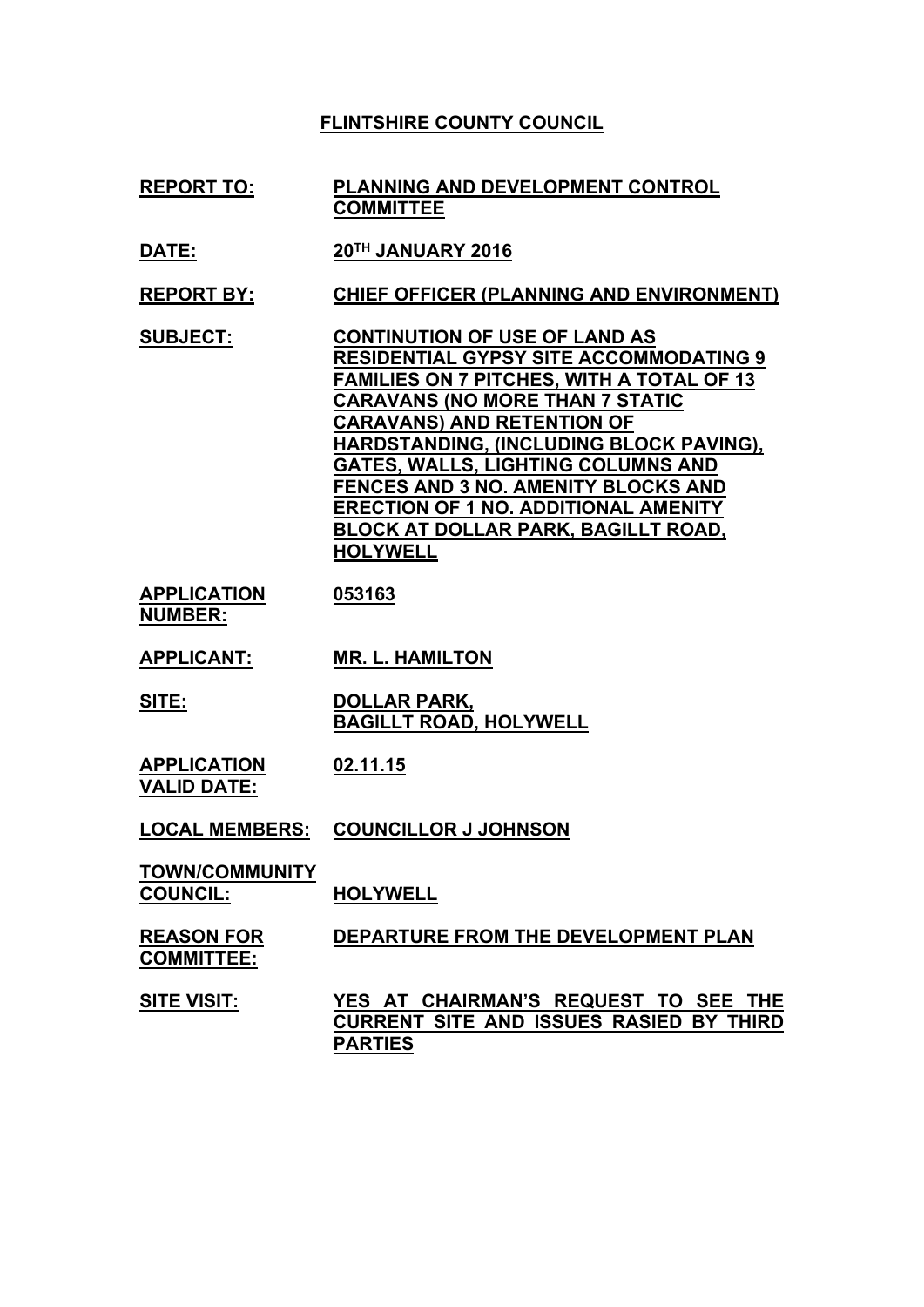# **1.00 SUMMARY**

- 1.01 This is an application to continue the use of the site as a residential gypsy site accommodating 9 families on 7 pitches with a total of 13 caravans (no more than 7 static caravans) and retention of hardstanding, (including block paving), gates, walls, lighting columns and fences and 3 no amenity clocks and erection of 1 no additional amenity block at Dollar Park, Bagillt Road, Holywell.
- 1.02 It is considered that the harm to the character of the area and the Listed Building are still factors which weigh against granting planning permission on a permanent basis having weighed that harm against all the other material planning considerations set out above in the planning balance. However there is still a need for sites and to refuse to grant permission on a temporary basis would make the families and their children homeless and put them on the roadside with no base to access health care and education.
- 1.03 It is therefore considered that it would be appropriate to grant a further temporary permission for 5 years. This would allow the LDP to progress to adoption and would also give sufficient time for planning permission to be submitted and granted on alternative sites as allocated in the plan or found independently.

## **2.00 RECOMMENDATION: TO GRANT PLANNING PERMISSION, SUBJECT TO THE FOLLOWING:-**

- 2.01 1. Temporary permission 5 years at the end of this period, or when the land ceases to be occupied (whichever is sooner) the use hereby permitted shall cease and all caravans, structures, materials and equipment brought on to the land in connection with the use shall be removed from the site within 28 days of that date. Within 3 months of that date all hardcore, tarmac, block pavings, scalpings, shingle and other hard surfacing brought onto the site for the purposes of the caravan site shall be broken up and completely removed and the area they occupied shall be levelled, top soiled and seeded with grass or turfed.
	- 2. In accordance with plans
	- 3. No more than 7 pitches and a maximum of 13 caravans, up to 7 of which can be statics with only 1 static on each pitch
	- 4. Siting of any statics to be agree prior to them being brought onto the site
	- 5. The site shall be occupied by the following and their resident dependants ;
		- Plot 1 Leonard and Kathleen Hamilton
		- Plot 2 Tony, Joe and John Gaskin
		- Plot 3 John and Jane Hamilton
		- Plot 4 Edward and Tracy Hamilton
		- Plot 4a Lavinia Hamilton
		- Plot 5 Acer and Leanne Hamilton
		- Plot 6 Henry and Debbie Price, Henry and Tina Price and Luke and Mary Price
	- 6. Materials for amenity buildings
	- 7. Landscaping along site frontage to be planted and maintained
	- 8. No commercial activities including the storage of materials
	- 9. No commercial vehicles shall be kept on the land other than those for use by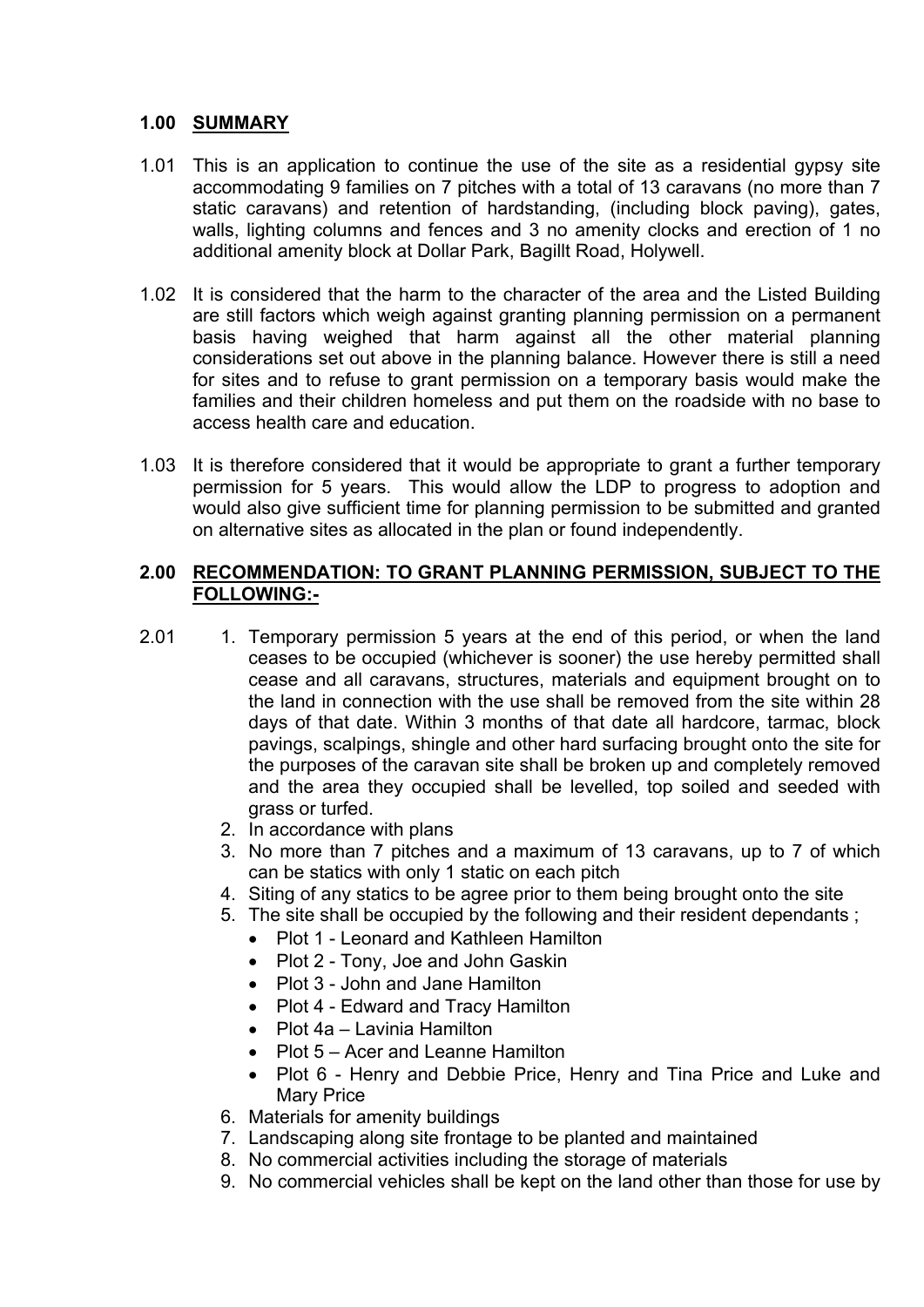the occupiers of the caravans hereby permitted. No commercial vehicle kept on the land shall exceed 3.5 tonnes net weight.

10.Flood proof measures to be installed as appropriate

11.Parking facilities to be provided on the site and retained.

## **3.00 CONSULTATIONS**

## 3.01

Local Member Councillor J Johnson No response received at time of writing.

## Holywell Town Council

The Town Council, whilst acknowledging the current planning status of the site following the outcome of an earlier appeal, expresses its concerns regarding the adverse impact of the proposal:

- on highway safety arising from increased site occupancy;
- on the nearby Listed Building, Glyn Abbot:
- on the area originally proposed for children's play which should, if the application is approved, be retained and developed accordingly.

## Highways Development Control Manager

No objection subject to a condition relating to the provision and retention of parking facilities on the site clear of the highway.

Public Protection Manager No adverse comments to make.

Welsh Water/Dwr Cymru No connections to the mains proposed. No comments to make.

Natural Resources Wales No objection.

#### Flood Risk

The application site lies partially within zone C2 as defined by the development advice map referred to under TAN 15 Development and Flood Risk (July 2004). Given the scale of the proposed development, and in the absence of a flood consequence assessment, we consider the risk could be acceptable subject to the developer being made aware of the potential flood risks, and advised to install flood-proofing measures as part of the development.

#### Protected Species

Bats and their roosts are protected under the Conservation of Habitats and Species Regulations 2010 (as amended) and the Wildlife and Countryside Act 1981 (as amended). We advise that you should consult your internal ecologist with regards to the potential impact of the proposed development on the favourable conservation status of populations of bats.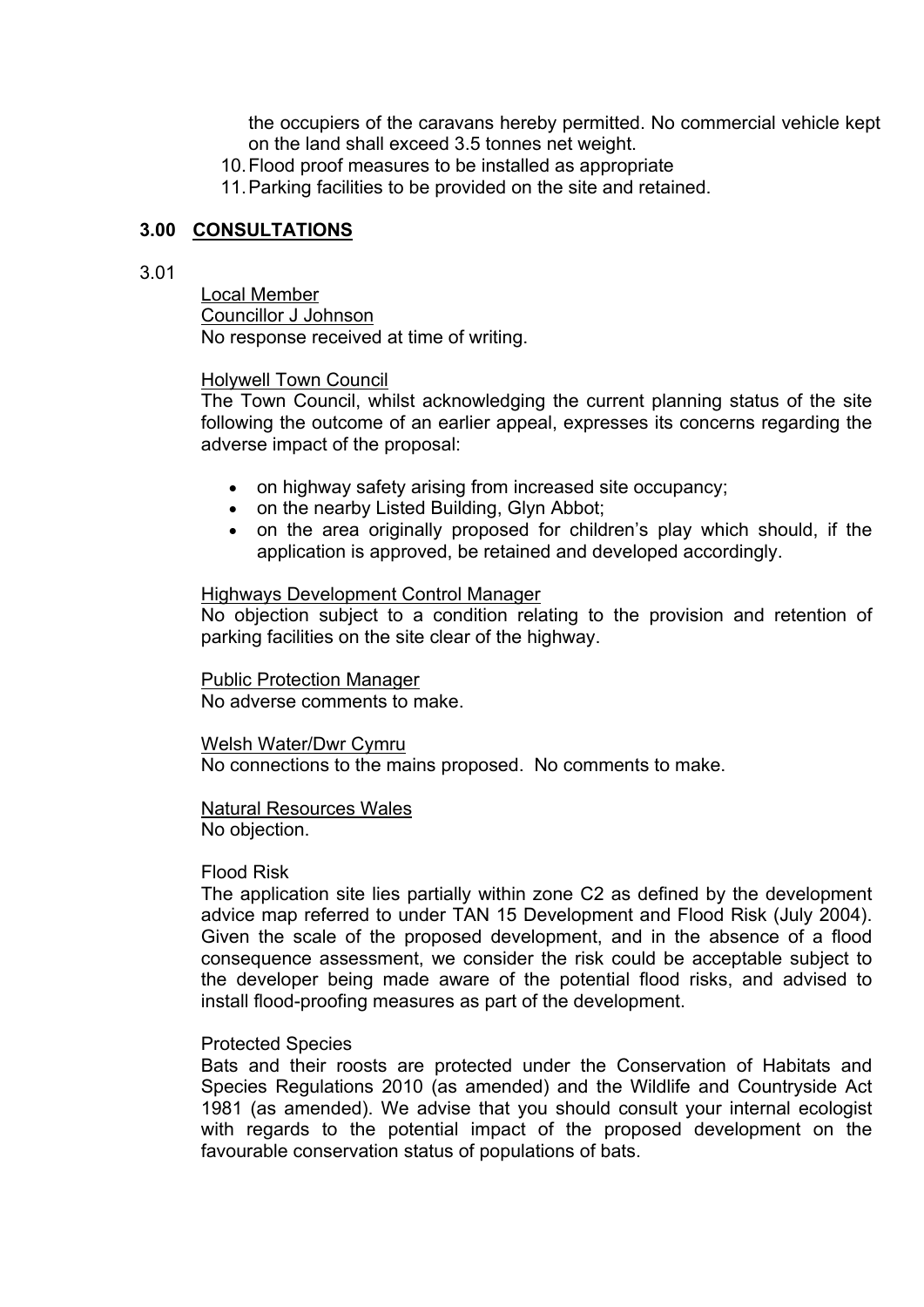# **4.00 PUBLICITY**

# 4.01 Press Notice, Site Notice & Neighbour Notification

The application was advertised as a departure from the development plan and affects the setting of a Listed Building.

1 objection on behalf of 2 local residents on the grounds of;

- no evidence has been provided to demonstrate that the applicants have made attempts to find an alternative site
- no information on whether local children attend schools or the health reasons to remain on site or the befits of living as an extended family together on one site
- no reference to retention of hardstanding
- some of the named families on the 2011 permission no longer reside on the site so must have found alternative accommodation
- the request for up to 7 static caravans represents a scheme greater in scale than that previously considered at the time of the previous appeal
- The use of the application site continues to have a significant visual impact on the rural landscape and setting for the Grade II Listed Glyn Abbot contrary to polices GEN1, L1, HE2, HSG14.
- The site continues to present a highway safety risk due to the regular number of vehicles which access the site daily, the size of the vehicles which access the site regularly and the form and configuration of Bagillt Road
- Evidence is provided to show that the average vehicle movements in and out of the access per day are 61 which is significantly greater than the 40 movements which the appellants advanced at the 2009 appeal.
- The access is also used as a layby by vehicles using the road when answering mobile phones, sometimes blocking the access
- No justification for issuing a temporary permission

# **5.00 SITE HISTORY**

5.01 050346 - Application for removal or variation of a condition following grant of planning permission ref: 046832 in relation to the named site occupants. Undetermined.

046832 - Change of use to residential caravan site for 6no. Gypsy families, each with 2no. Caravans and erection of 6no. amenity buildings, laying of hardstanding and construction of improved access (partly in retrospect) Refused 19.03.10. Allowed on appeal 5 year temporary permission 04.02.11.

043412 - Change of use (partly in retrospect) to caravan site (10 pitches) for residential occupation (not transit)by Gypsy-Travellers families, with alterations to site access, additional hardstanding, septic tank, utility buildings, erection of fencing to site boundary and between pitches and communal building. Refused 11.02.08. Dismissed on appeal 23.02.09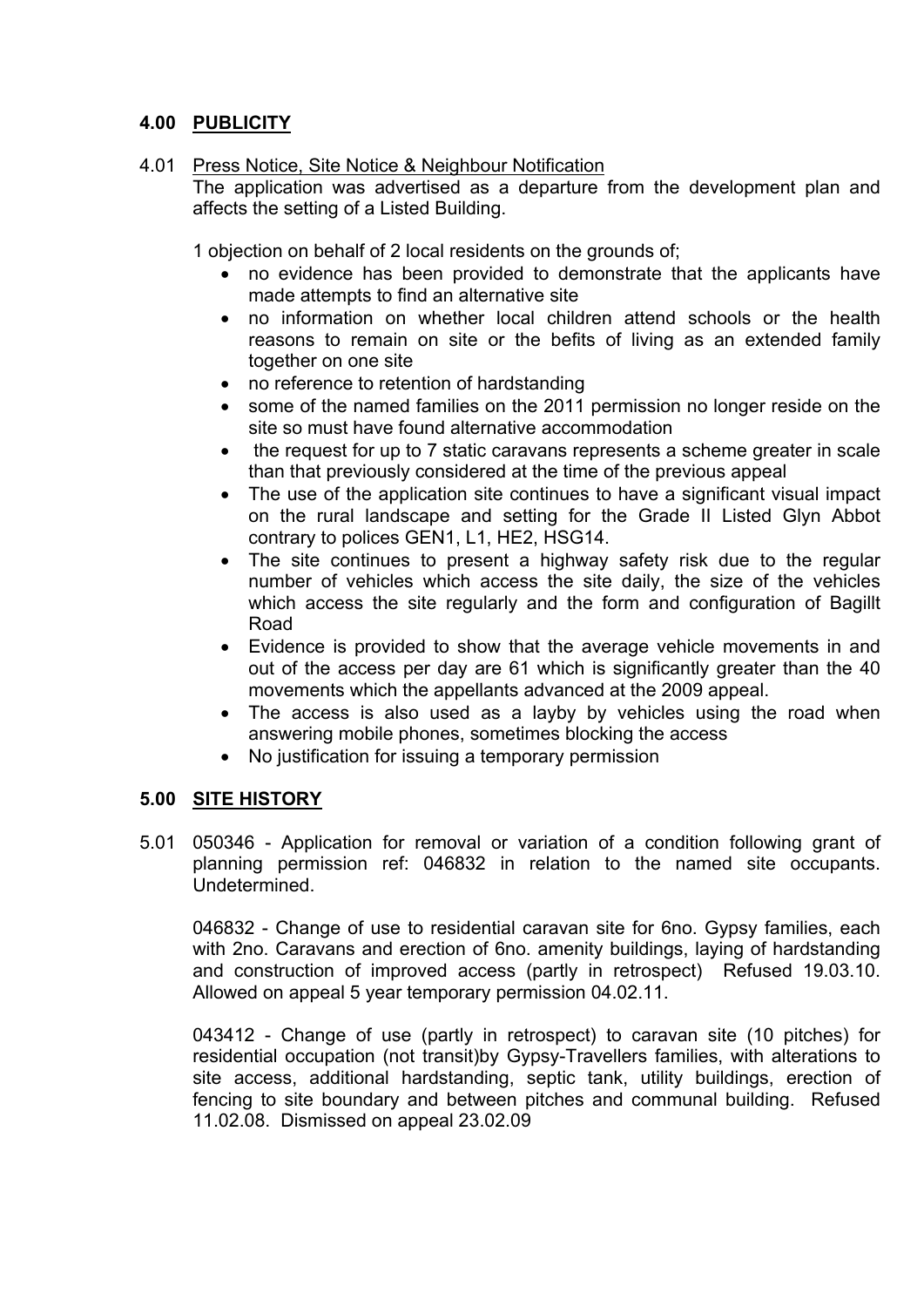# **6.00 PLANNING POLICIES**

6.01 Flintshire Unitary Development Plan

HSG14 – Gypsy Sites GEN1 – General Requirements of all Development GEN3 – Development in the open countryside D1 – Design Quality, Location and Layout D4 – Landscaping TWH1 – Development Affecting Tress and Woodland TWH2 – Protecting Trees and Woodland WB1 – Species Protection WB4 – Local Wildlife Sites and Sites of Geological Importance WB5 – Undesignated Wildlife Habitats L1 – Landscape character AC13 – Access and Traffic Impact HE2 – Development Affecting Listed Buildings and their Settings

National Policy

Circular 30/2007 'Planning for Gypsy and Traveller Sites'

Welsh Assembly Government Circular 61/96 Planning and the Historic Environment – Historic Buildings and Conservation

Planning Policy Wales Edition 8 January 2016.

Housing Act 2014

# **7.00 PLANNING APPRAISAL**

7.01 Introduction

This is an application to continue the use of the site as a residential gypsy site accommodating 9 families on 7 pitches with a total of 13 caravans (no more than 7 static caravans) and retention of hardstanding, (including block paving), gates, walls, lighting columns and fences and 3 no amenity clocks and erection of 1 no additional amenity block at Dollar Park, Bagillt Road, Holywell.

## 7.02 Site Description

The application site lies to the east of Holywell on the south side of the A5026 Bagillt Road which runs between Holywell and Greenfield. The total site area is approximately 0.5 hectares.

7.03 The site was a former coal yard, following this use there was some limited use of the site for forestry purposes in association with the management of the surrounding woodland. The previous owner of the woodland obtained a Felling Licence and Woodland Grant Scheme from the Forestry Commission to carry out selective felling in the woodland. Prior to the site's occupation by gypsies and travellers it had regenerated naturally as grassland and scrub with a plateau of land inside the entrance gate. From its former use there was an existing access to the site which was gated with an area of hardstanding.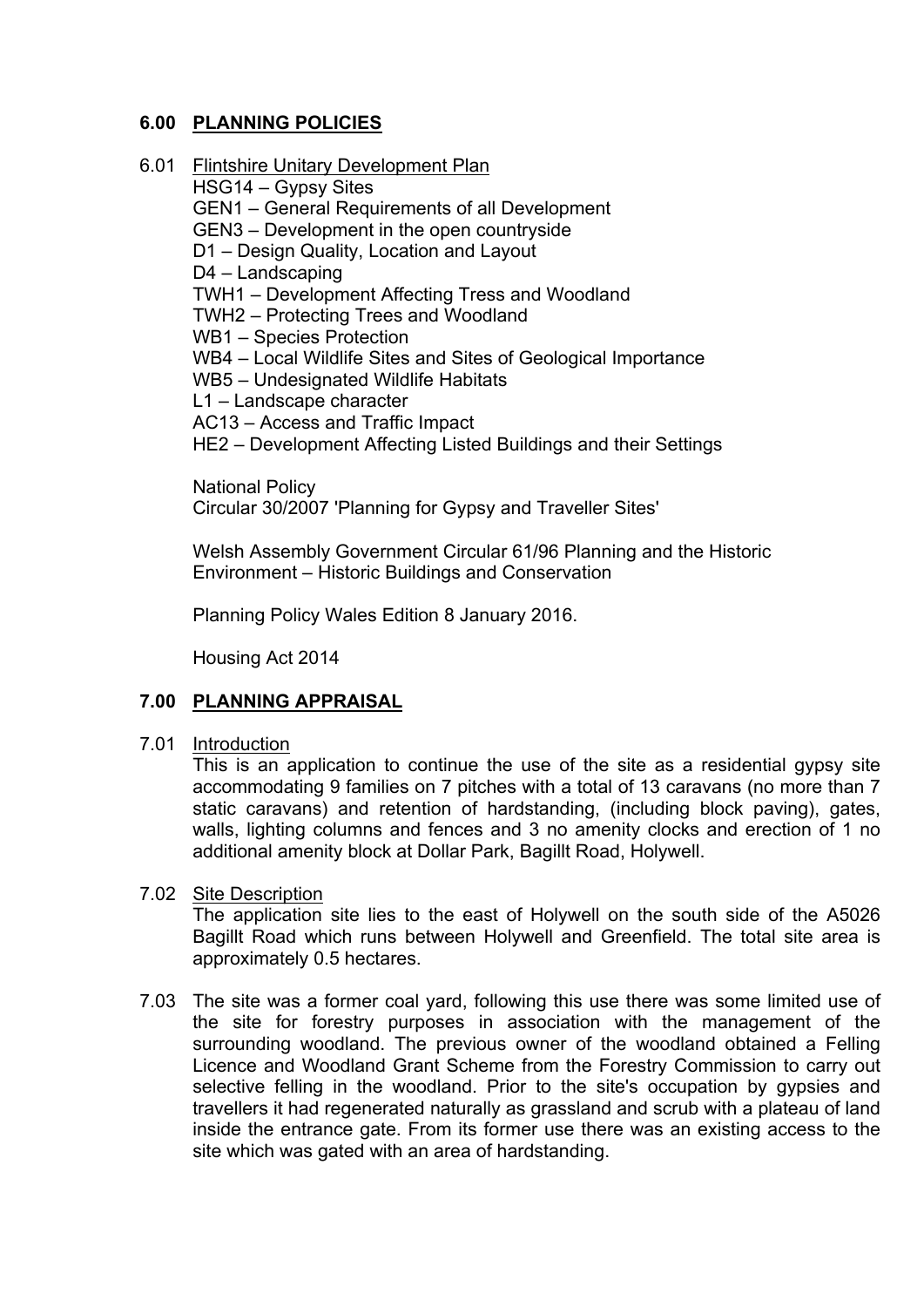- 7.04 Opposite the site is the access serving three residential properties, 2 of which (the lodge and the coach house) are situated directly adjacent to Bagillt Road. Glyn Abbot a Grade II Listed Building, is set back approximately 70 metres from the road in an elevated position. There is a watercourse which runs south of the application site within the wooded area included in the applicant's ownership.
- 7.05 Since 2007 the site has been occupied by a number of gypsy families and has developed into a residential site with associated hardstandings, including block paving, fencing, walls, gates and lighting, along with brick built amenity buildings and wooden sheds. Foul drainage is dealt with by a septic tank which was installed on site by the current residents.
- 7.06 A temporary permission for 5 years was granted on 4th February 2011 (046832) (Appeal Decision APP/A6835/A/10/2132061) for "Change of use to residential caravan site for 6no. Gypsy families, each with 2no. Caravans and erection of 6no. amenity buildings, laying of hardstanding and construction of improved access (partly in retrospect)". This application included the provision of a new access point following highway safety concerns over the original site access which was a reason for the dismissed appeal on application 043412.
- 7.07 The current temporary permission 046832 allows for the stationing of a static caravan and a touring caravan each pitch and the erection of respective amenity buildings. Some plots have brick built amenity buildings housing washing and toilet facilities whilst plot 6 has two wooden sheds. The temporary permission expires on 4<sup>th</sup> February 2016.
- 7.08 The former access has been closed with a close boarded fence and the hedge was continued along the site boundary and planted with native species as part of the implementation of this permission. However the landscaping that was planted has not thrived.
- 7.09 Site history

The land was first occupied by gypsies in March 2007. A planning application made in May 2007 for use of the land as a residential caravan site by 10 gypsy families, including various elements of ancillary operational development, was refused by the Council in February 2008. In May 2008 the Council issued an enforcement notice in respect of the unauthorised use and operational development.

- 7.10 An appeal was lodged against the refusal of planning permission and the breach of planning control notice. These appeals were heard at a joint Inquiry which sat for 4 days on 20 – 23 January 2009. The appeal under Section 78 of the Town and Country Planning Act against the refusal of planning permission was dismissed on the grounds that;
	- $\bullet$  the harm to highway safety
	- the impact on the rural character and appearance of the area
	- the impact on the setting of the listed building

were so substantial as to outweigh the deficiencies in respect of suitable alternative accommodation and the harm to the site occupants of being unable to live permanently on the site.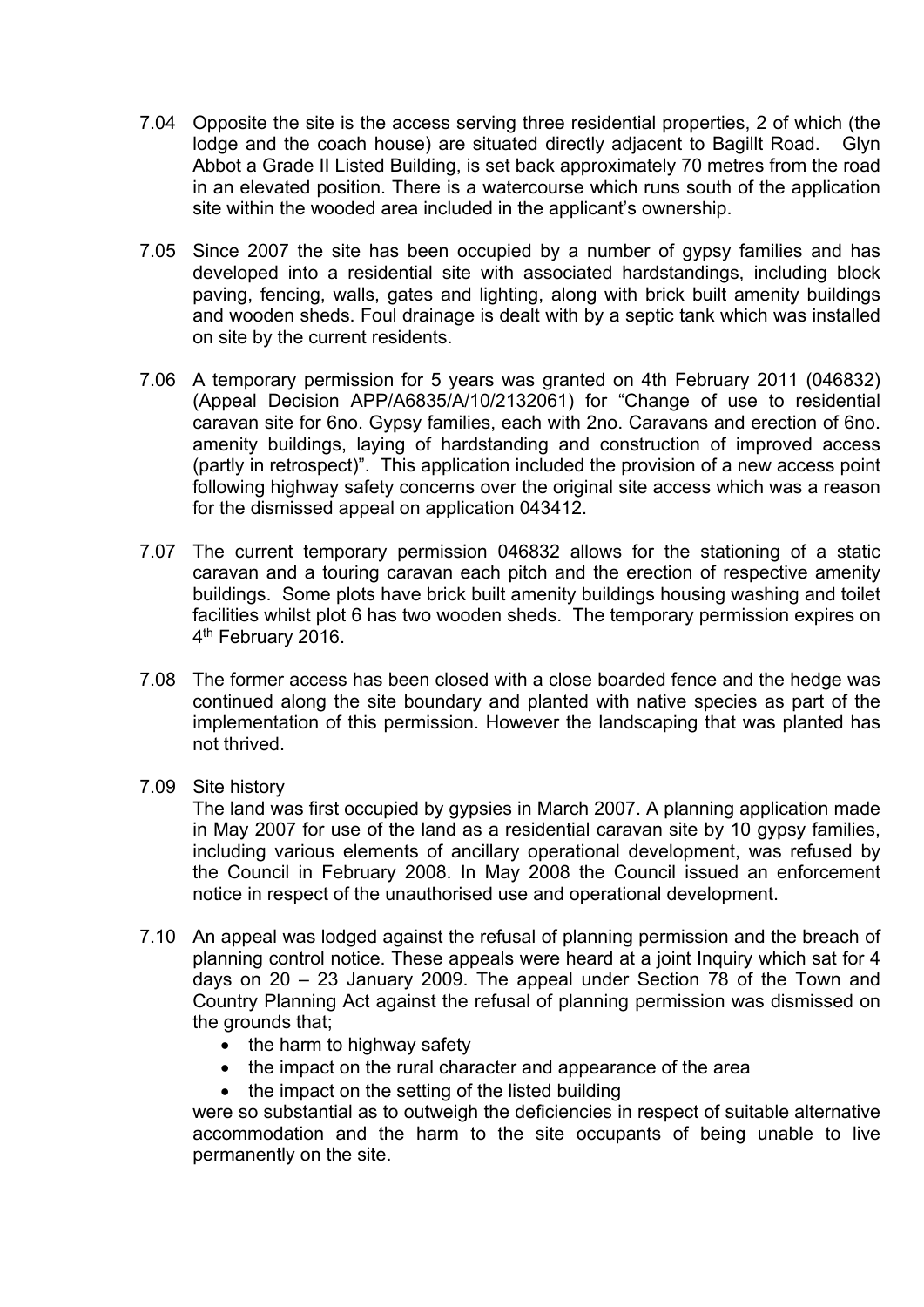- 7.11 The enforcement notice was upheld and varied only in relation to the areas of land to be reinstated and the time within which it is required to comply with the requirements of the notice. The occupants of the site therefore had 12 months to comply with the requirements of the notice and vacate the site. This notice expired on 26th February 2010.
- 7.12 In May 2009 the Council sought an injunction in the courts to stop work in the woodland in the area where the occupants proposed an alternative access point. This included unauthorised felling of TPO trees in the woodland. This injunction was successful and was in force until planning permission was granted on appeal in February 2011 (46832) Appeal Decision APP/A6835/A/10/2132061.
- 7.13 The occupants remained on the site and subsequently submitted planning application 046832 for "Change of use to residential caravan site for 6 gypsy families each with 2 no caravans and erection of 6 no amenity buildings, laying of hardstanding and construction of improved access (partly in retrospect) on 1<sup>st</sup> December 2009.
- 7.14 This was refused by Planning Committee on 7<sup>th</sup> April 2010 on the grounds of;
	- 1. Notwithstanding the lack of information to adequately assess the proposed access, it is considered the principle of an access in this location is unacceptable on the grounds of highway safety. The Council considers the proposal would lead to a material increase in the volume of traffic entering the publicly maintained highway through an access which would not provide adequate visibility from and of emerging vehicles to the detriment of highway safety.
	- 2. Notwithstanding the lack of information, the proposed access and any improvement to the visibility sightlines for the creation of an access in this location would lead to a unacceptable loss of hedgerow, TPO trees and boundary treatment and would have an adverse effect on any remaining woodland which in turn would have a detrimental impact on the wooded landscape and character and appearance of the area. The continued use of the site has the potential to adversely affect the character and amenity of the surrounding area.
	- 3. The location of the application site, the proposed siting of caravans and associated infrastructure within the site would have an adverse effect on the setting of a Listed Building.
	- 4. The proposed access has the potential to impact upon trees which may support species of bird or mammal protected under the provisions of the Wildlife and Countryside Act 1981 (as amended) and the EC Habitat and Species Directive (as implemented by the Conservation (Natural Habitats & c) Regulations 1994. No information has been put forward to assess this potential.
- 7.15 An appeal against the refusal of planning permission was heard by a Public Inquiry on  $23^{\text{rd}}$  and  $24^{\text{th}}$  November 2010 and 17<sup>th</sup> January 2011.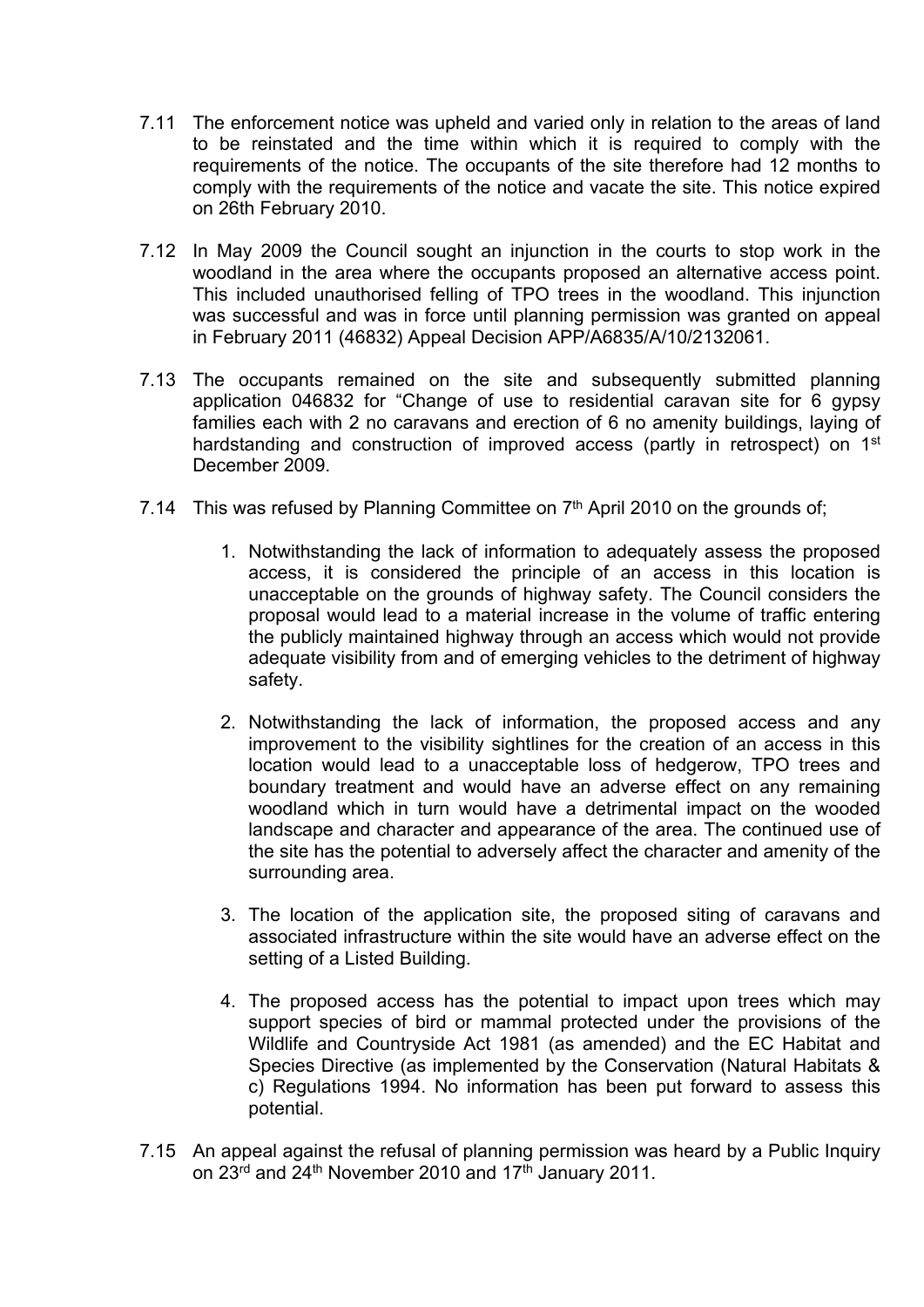- 7.16 The appeal was allowed and a temporary permission was granted for a period of 5 years for the change of use to a residential caravan site for 6 Gypsy families, each with 2 caravans, erection of 6 amenity buildings, laying of hardstanding and construction of improved access. This 5 year temporary permission expires on  $4<sup>th</sup>$ February 2016. This was a personal permission to named site occupants.
- 7.17 The temporary permission granted in 2009 (46832) Appeal Decision APP/A6835/A/10/2132061 was personal to the families living on the site at the time of the appeal and their 'resident dependants'. These were
	- Leonard and Kathleen Hamilton
	- Edward and Tracy Hamilton
	- William and Kelly Hamilton
	- Henry and Debbie Price
	- Roman and Lydia Gaskin
	- Tony Gaskin
- 7.18 While the monitoring of the movements of families on and off the site is problematic, (as their can on occasion be families visiting for short periods), in general the site residents have remained the same since the temporary permission was granted. An application was submitted in 2012 to allow for flexibility in the site occupants but this remained undetermined as circumstances then changed.
	- Proposed development
- 7.19 This is an application to continue the use of the site as a gypsy and traveller site for use by 9 gypsy family units Hamiltons, Gaskin and Price on 7 pitches in 13 caravans. The initial temporary permission was for 6 pitches with a total of 12 caravans, however during the summer of 2015 an additional family member and his household have moved onto the site creating an extra pitch in the formerly proposed 'play area'. The proposed development is therefore retrospective in this respect.
- 7.20 No enforcement action has been taken by the authority in light of the building operations to create this pitch as an application to continue the use of the site was due to be submitted and therefore the occupants were advised to submit a new application accounting for the amended pitch numbers. The pitch was also unoccupied during the Council's investigations.
- 7.21 Also since the occupation of the site in 2007 Mr. Price's children (plot 6) have matured and have married residing separately in their own caravans but sharing the same pitch and amenity building. There has therefore been 3 caravans on plot 6 for some time, however as there has been no more than 12 caravans on the site for any prolonged period of time it was not deemed expedient to take any formal enforcement action. The current/proposed occupants are;
	- Plot 1 Leonard and Kathleen Hamilton
	- Plot 2 Tony, Joe and John Gaskin
	- Plot 3 John and Jane Hamilton
	- Plot 4 Edward and Tracy Hamilton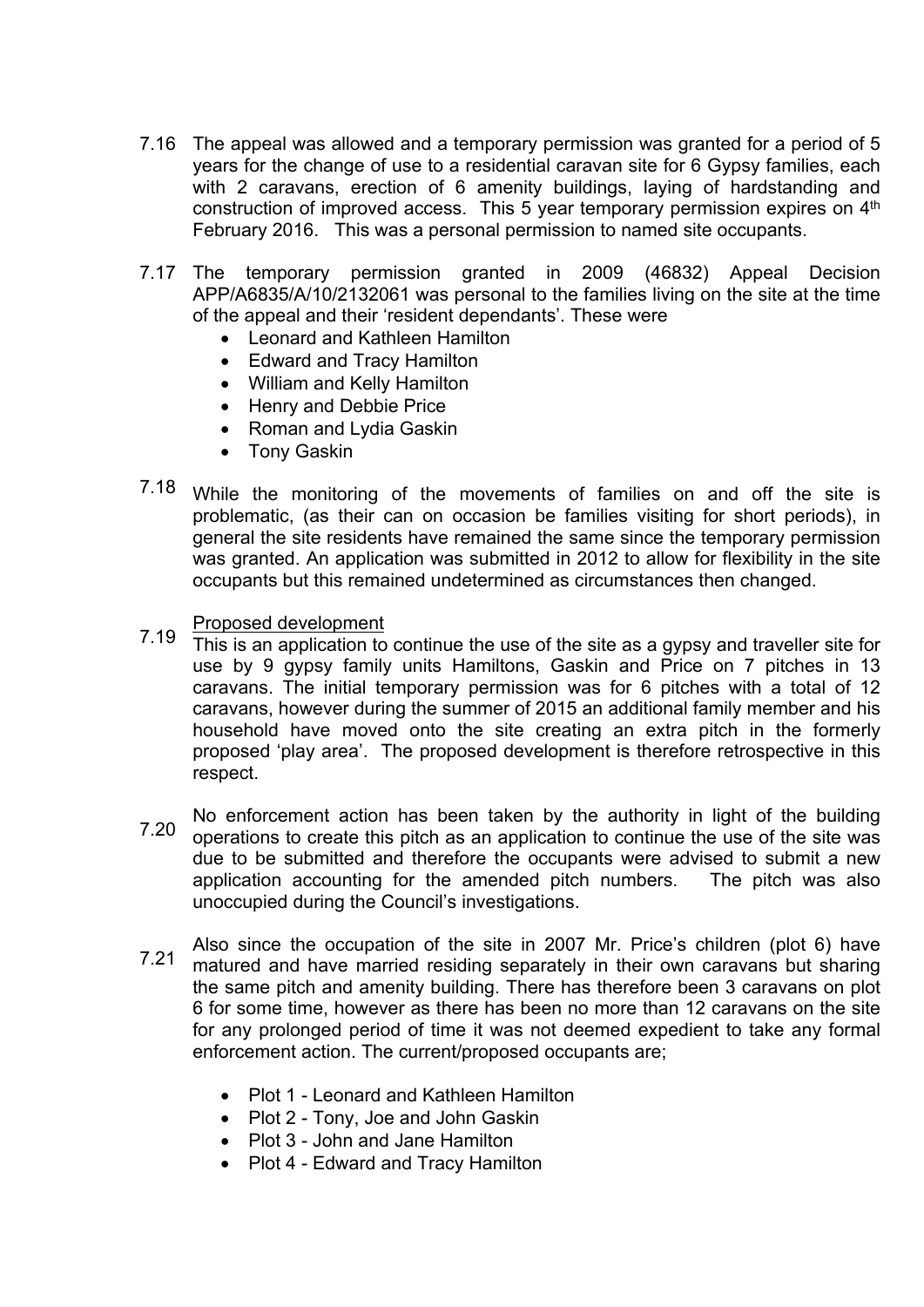- Plot 4a Lavinia Hamilton
- Plot 5 Acer and Leanne Hamilton
- Plot 6 Henry and Debbie Price, Henry and Tina Price and Luke and Mary Price
- 7.22 Plots 1, 2, 4 and 6 are occupied as at the time of the 2011 appeal but with the addition of named children who have become adults on plots 2 and 6. Plot 4A is now occupied by Edward Hamilton's sister, Lavinia Hamilton Hamilton. Plot 3 is occupied by one of Leonard Hamilton's' sons John Hamilton and Plot 5 is occupied by Leonard Hamilton's grandson Acer Hamilton. The site is therefore still occupied by the same extended families.
- 7.23 It its proposed that the site will accommodate a total of 13 caravans with no more than 7 statics on the site. ( one on each pitch) At present there are 3 static caravans on site on plots 1, 4 and 5. The area previously shown to be a play area has been made into a plot during the summer of 2015 recently occupied by Mr. Len Hamilton's grandson Acer Hamilton. The play area was not developed in this way and remained a vacant piece of land. The loss of the play area is justified in the context that the pitches are all large enough for the children to play within their own plots and the play area was never utilised as such as families prefer to supervise children within the plots.
- 7.24 There are brick built amenity buildings on plot 1, plot 3 and plot 4a. These are proposed to be retained as built. The other plots have wooden sheds as amenity building housing the washing facilities. It is the intention to build a brick amenity building on plot 6 to replace these in the future if permission is granted. Details of such have been submitted.
- 7.25 Inspectors previous conclusions The decision of the Inspector and the conclusions he made in respect of the relevant issues in consideration of (046832 appeal ref: APP/A6835/A/10/2132061**)** is key in determining this application.
- 7.26 The Inspector concluded that "*the harm that would be caused to the character and appearance of the area and to the setting of the listed building Glyn Abbot are matters which weigh decisively against a grant of permission for the development proposed on a permanent basis. In my judgement the need in the public interest to safeguard the environment, including its heritage assets, from long term damage, which is part of the wider aim of pursuing the economic wellbeing of the country, is such that the resulting interference with human rights would be necessary and proportionate. In arriving at this view the weight I give to the prospect of their having to return to reliance on roadside or similar unauthorised sites, and the interference with their human rights that this would represent, is tempered by the occupants' lack of active response to the dismissal of the appeals almost two years ago and the upholding of the enforcement notice at that time*."
- 7.27 He went on to state that "*However, I am also required, if permission on a permanent basis is not justified, to consider the possibility of a grant of permission for a temporary period. Paragraph 110 of Circular WO 35/95 "The Use of Conditions in Planning Permissions" advises*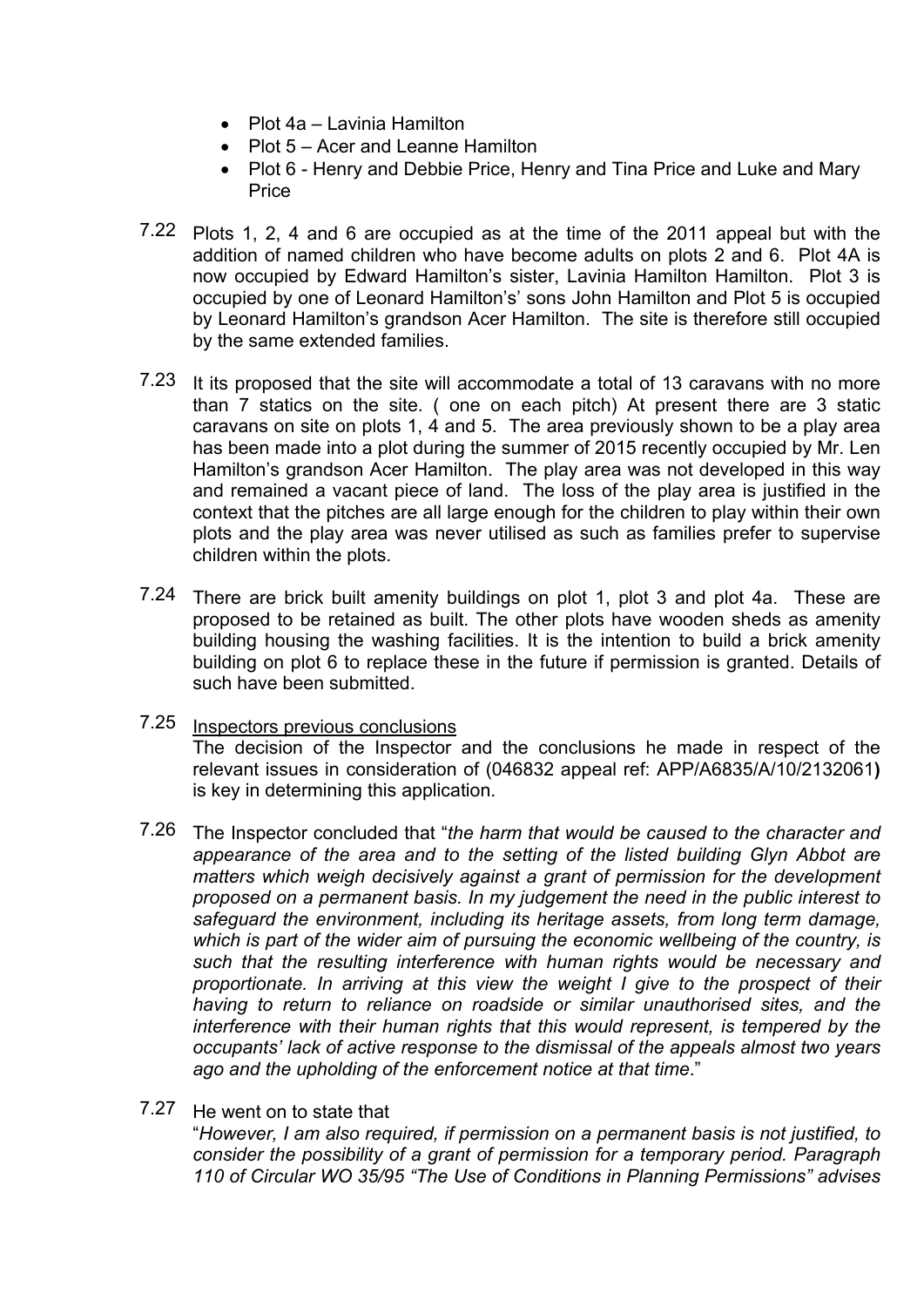*that a temporary permission may be justified where it is expected that the planning circumstances will change in a particular way at the end of the temporary period. WAGC 30/2007 advises that in cases where there is unmet need; no available alternative Gypsy and Traveller site provision in an area; and a reasonable expectation that new sites are likely to become available at the end of that period in the area which will meet that need, then consideration should be given to granting a temporary permission where there are no overriding objections on other grounds. WAGC 30/2007 cites a situation where a local planning authority is preparing its site allocations as part of the LDP as an example of where such circumstances might apply*."

7.28 The Inspector considered that "*The above circumstances apply in this case. The Council proposes to meet the present acknowledged unmet need by making Gypsy and Traveller site allocations in its LDP. The Council does not expect its LDP to be adopted until 2015; and, following adoption, there will be a period needed for new allocated sites to be made available. In the circumstances I consider that to be of practical effect any temporary permission would need to be granted for a period of 5 years. Balancing the harm that would arise from the proposal against the consequences of the unmet need for sites in this case, I attribute reduced weight to the harm that would be caused in the terms I have identified above, because the harm would endure for a 5 year period only. The Appellant confirmed at the inquiry that he considers that all of the conditions discussed concerning measures to mitigate the effects of the development would be reasonable in the context of a temporary permission of this duration. I am conscious that for those living in the immediate vicinity of the site and most directly affected by the harm, who have already tolerated the effects of the site's use since 2007, this will be unwelcome."*

## 7.29 The Inspector justified this approach on the basis that

"t*he consequences of the current unmet need for Gypsy and Traveller sites is that refusing permission and requiring cessation of the current, albeit unauthorised, use would be to return the present occupants to a transient roadside or similar existence, with all of the dislocation to their present family, healthcare and educational arrangements that would come with this. In my judgement these adverse consequences are such as to outweigh the harm arising from permitting the proposed development for a temporary 5 year period. I conclude that there are no overriding objections to the grant of a temporary permission in this case. However, my decision should not be regarded as setting a precedent in any way for the determination of any future applications for full permission for use of the land as a caravan site*."

7.30 The main issues to consider in respect of this application are; the impact on the rural character and appearance of the area and the impact on the setting of the listed building and whether these site specific issues still outweigh other material considerations such as the best interests of the children on the site, the need for gypsy and traveller sites, the provision of alternative sites and the personal circumstances of the site occupants.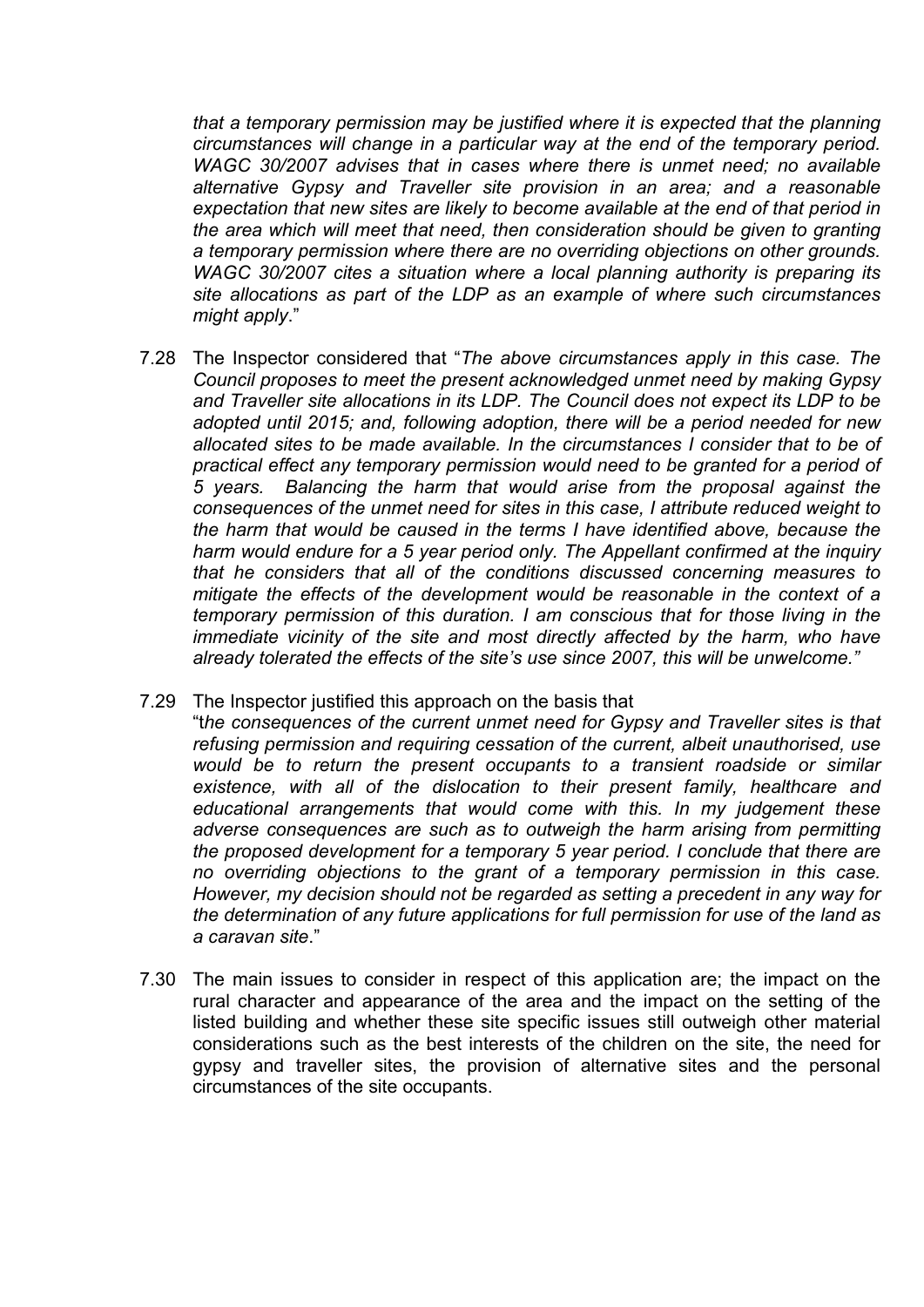- 7.31 Impact on the landscape and the open countryside The site is situated within the open countryside. Prior to the occupation of the site, there were no buildings on the site, and the natural regeneration of the site meant it had a greenfield appearance and blended in with the open countryside location.
- 7.32 The character of the landscape has been altered significantly since the site has been occupied by the nature of the earthworks and the scale of the development. Each pitch is demarcated with domestic fencing and the majority of the pitches are block paved. Each pitch has a static and or touring caravan and an amenity building in the form of a brick building or wooden shed. It is considered that this has significantly impacts on the rural landscape due to the presence of the caravans, boundary treatments and other domestic paraphernalia. The current application adds an additional plot on the southern side of the site and increases the number of caravans by 1. This therefore adds to the urbanising impact of the site.
- 7.33 The Inspector in consideration of the previous application stated in paragraph 15 of his report (Appeal Decision APP/A6835/A/10/2132061) that "Despite the wooded environs, its presence would be clearly apparent, particularly during the periods when the surrounding trees and hedgerows are not in full leaf... the development would remain a comparatively large-scale visual and physical intrusion that would be starkly at odds with its verdant woodland setting. He also noted in paragraph 16 of his decision that lighting would "*further detract from the rural character of the locality*."
- 7.34 He concluded in paragraph 17 "*that the proposal would cause clear and significant harm to the character and appearance of the area. The adverse visual impact of the proposal would be apparent not only to passers-by along Bagillt Road but also to occupants of The Coach House and Glyn Abbot, both of which have main aspects looking directly down onto the site from the other side of Bagillt Road*."
- 7.35 The Inspector concluded on this issue by stating (paragraph 22) that "*I have had regard to the guidance in WAGC 30/2007 concerning the consideration of Gypsy and Traveller sites in rural locations. This emphasises that sites on the outskirts of built-up areas may be appropriate; that sites may also be found in rural or semirural settings; and that rural settings, where not subject to specific planning or other constraints, are acceptable in principle. From this it is clear that the mere fact of a site's location in a rural area or setting is not a reason to reject it as a suitable location for a Gypsy and Traveller site. Moreover, I fully recognise the underlying implication of this guidance that it would be unreasonable to expect that Gypsy and Traveller sites in rural locations and settings should not have some visual impact upon their surroundings. Equally, however, WAGC 30/2007 does not state that proposed sites in rural locations and settings should be permitted in all cases*."
- 7.36 He goes on to state "*In this case I have concluded that the proposed development, because of its physical scale and resulting visual impact, would have a significantly harmful effect upon the rural character of the locality, as experienced both by passers-by on Bagillt Road and by residents who look down on the site at close quarters. As such, the proposal is contrary to emerging UDP policies GEN1, HSG14 and L1. In my judgement this weighs significantly against the appropriateness of the site for the development proposed, notwithstanding the*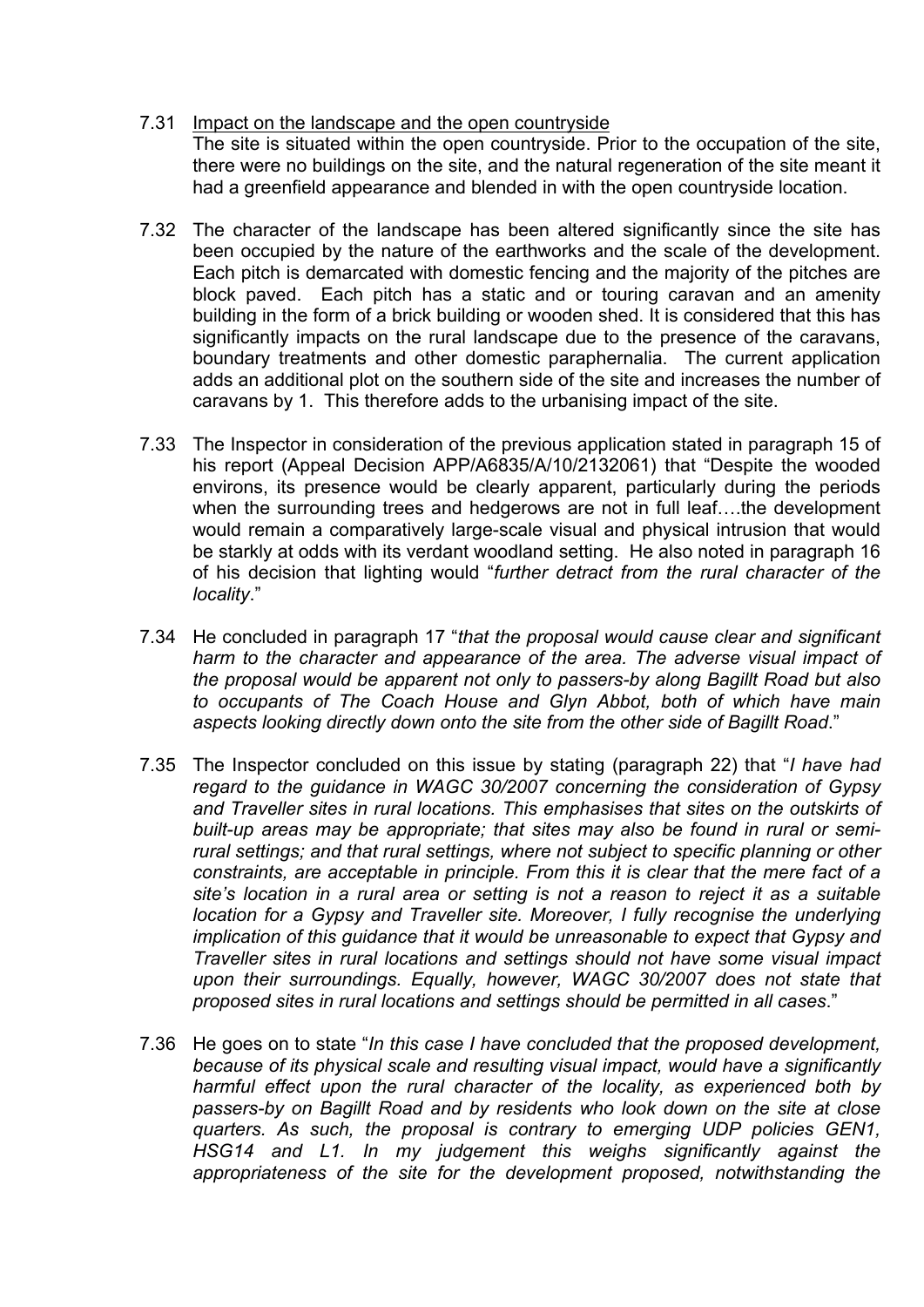*guidance in WAGC 30/2007 concerning the principle of sites in rural settings*."

- 7.37 The presence of a gypsy and traveller site in the open countryside will always have some harm as noted by the Inspector. It is considered that this harm still exists in terms of the current application and is increased by the intensification of the use.
- 7.38 Impact on the Setting of the Listed Building

To the north of the site is the Grade II Listed Building known as Glyn Abbot which was listed in 1991 as a fine example of a classical small country house. The main residence of Glyn Abbot itself, built in the early nineteenth century, is in an elevated position set back from the road. It has been historically sited and designed to face the south to obtain important views from the principal rooms towards the sloping land within the grounds and the attractive wooded landscape beyond. It therefore overlooks the application site and, being elevated above it, views into it from Glyn Abbott are not broken by the existing boundary hedges on the A5026.

- 7.39 Glyn Abbott had two lodges and driveways. The principal approach to the main house was via the south from the A5026, where a stone lodge of classically derived architecture was located. The drive to the north connecting with Pen-y-Maes Road, although also having a lodge, was apparently a subsidiary access, probably used for servicing the building and tradesmen. It is therefore important to note that the lodge and entrance drive from the A5026 was designed to afford impressive views when approaching the grounds of Glyn Abbott. The approach up the drive to the front terrace of the house was also designed and laid out to impress higher status visitors. The road side lodge is not Listed.
- 7.40 The development is of a relatively large scale and by its very nature presents a cluttered appearance when viewed in the landscape. The development occupies land that is directly in line with the principal vista of Glyn Abbott and its terrace. The site can be seen, even with the trees in full leaf, from the terrace in front of the listed building, and from the windows of the principal ground and first floor rooms of the house. It can also be seen from its approach along the highway, its main lodge and entrance to the grounds. During the late autumn, winter and early spring months, when the trees are not in leaf, the development will be more visually prominent. By its nature and appearance the caravans and associated structures are alien in the wooded valley setting in which they are located.
- 7.41 PPW states that where a development proposal affects a listed building or its setting, a material consideration is the statutory requirement to have special regard to the desirability of preserving the building, or it setting or any features of special architectural or historic interest it possesses.
- 7.42 At the last Inquiry there was some debate on what constitutes the 'setting of a Listed Building' and its distinction from the curtilage of the building. In his decision (Appeal Decision APP/A6835/A/10/2132061) the Inspector states "*In relation to this I note the recent guidance on setting provided in the English government guidance PPS5 Planning for the Historic Environment: Historic Environment Planning Practice Guide (March 2010). Amongst other things, this confirms that setting is the surroundings in which an asset is experienced; that views of or from an asset will play an important part; and that setting will generally be more extensive than*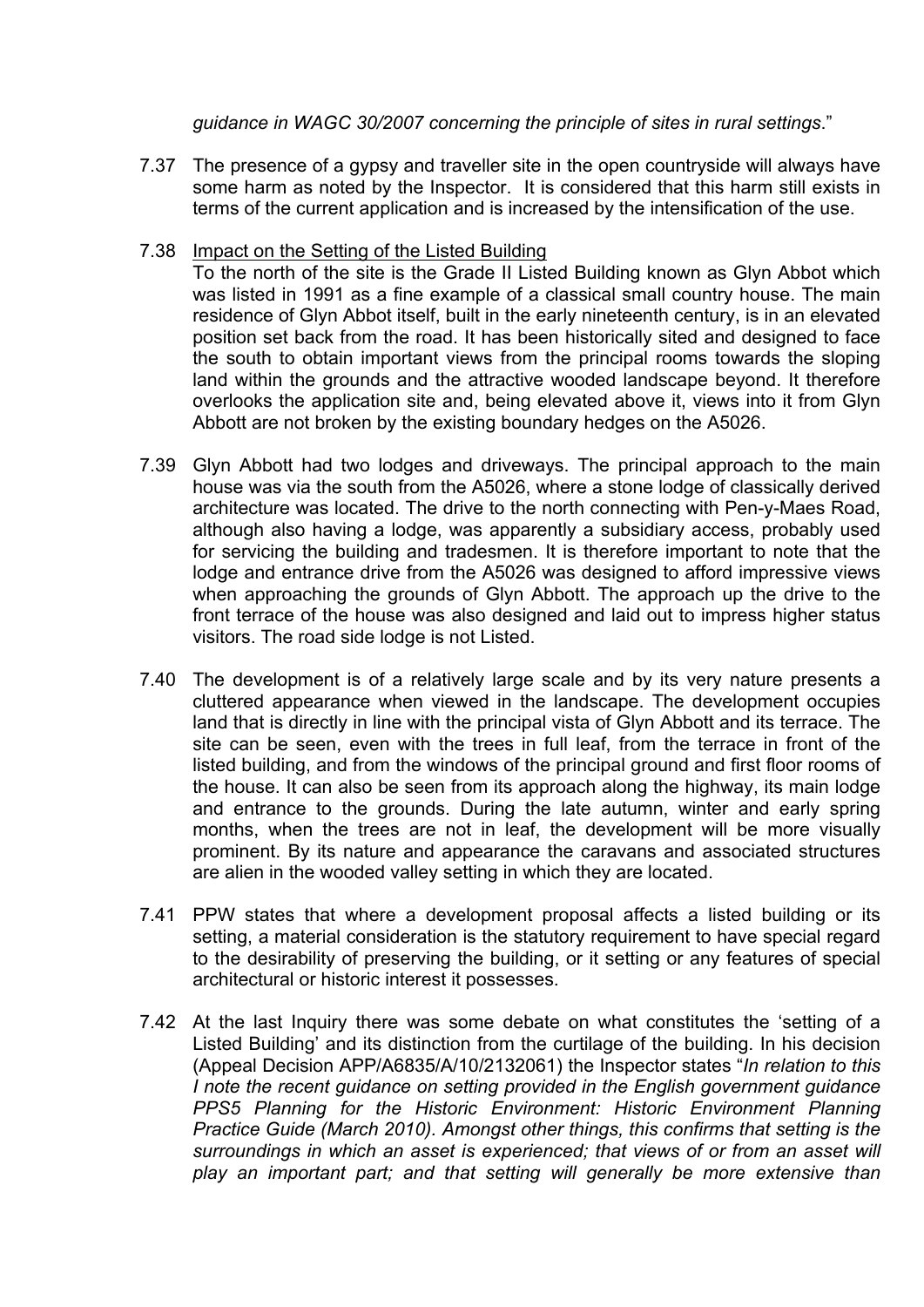*curtilage. The guidance further states that the contribution that setting makes to the significance of an asset does not depend on there being public rights or an ability to access or experience that setting. This will vary over time and circumstance. Nevertheless, proper evaluation of the effect of change within the setting of a heritage asset will usually need to consider the implications, if any, for public appreciation of its significance*."

- 7.43 The Inspector goes on to state (paragraph 26) "*The proposed development, notwithstanding the reduction from the current number of caravans on the site and the lower density of development that would result, would continue to produce a wide swathe of caravans, vehicles, buildings and other structures and hard surfacing in the middle of the rural vista from the principal rooms and front terrace of Glyn Abbot which is a primary feature of the property's design as a Classical country house. I consider that the adverse visual effect of this on the setting of Glyn Abbot, even taking into account the potential for additional planting within the appeal site and on its boundary, would be serious at those times of the year when trees are not in full leaf, and significant even during summer months when trees are in full leaf. Although in the present circumstances the vista from Glyn Abbot is not publicly accessible, it is in my view fundamental to the heritage value of Glyn Abbot as a fine local example of a Classical small country house. Given the scale of the change to this rural vista that the proposal represents I find that the proposal would cause significant harm to the setting of the listed building in this respect*."
- 7.44 In paragraph 27 the Inspector goes onto state "*I accept that seen from Bagillt Road the effect of the appeal proposal on the setting of Glyn Abbot is more peripheral, owing to its position on the other side of the road. Nonetheless, I consider that harm would be caused to the setting of the listed building in this respect also. The imposition upon an essentially greenfield site within a rural wooded context of development of the scale and character associated with a 6 pitch residential caravan site immediately across the road from the entrance to Glyn Abbot would plainly have an adverse effect on the setting of the latter, given that the house itself is seen from Bagillt Road at the head of the uphill driveway. From this location the presence of the residential caravan site would intrude upon the setting of Glyn Abbot. I do not consider that additional planting or regulation of the detailed layout of the site would eliminate such harm."*
- 7.45 The Inspector concludes on this matter in paragraph 29 that *"In the light of the foregoing I conclude that the proposed development would significantly harm the setting of the listed building Glyn Abbot. As such, the proposal is contrary to development plan policies CSP policy G7 and DLP policy CP6, and to emerging UDP policies GEN1 and HE2. I consider that the relationship of the site to Glyn Abbot and the statutory requirement to have special regard to the desirability of preserving its setting represents a planning constraint to be taken into account in applying guidance in WAGC 30/2007 concerning the consideration of sites for Gypsy/Traveller accommodation."*
- 7.46 It is considered that these matters have not changed since the Inspector's consideration of the application except that the current application which includes and increased number of caravans will only add to the harm the location of the site causes to the setting of the Listed Building.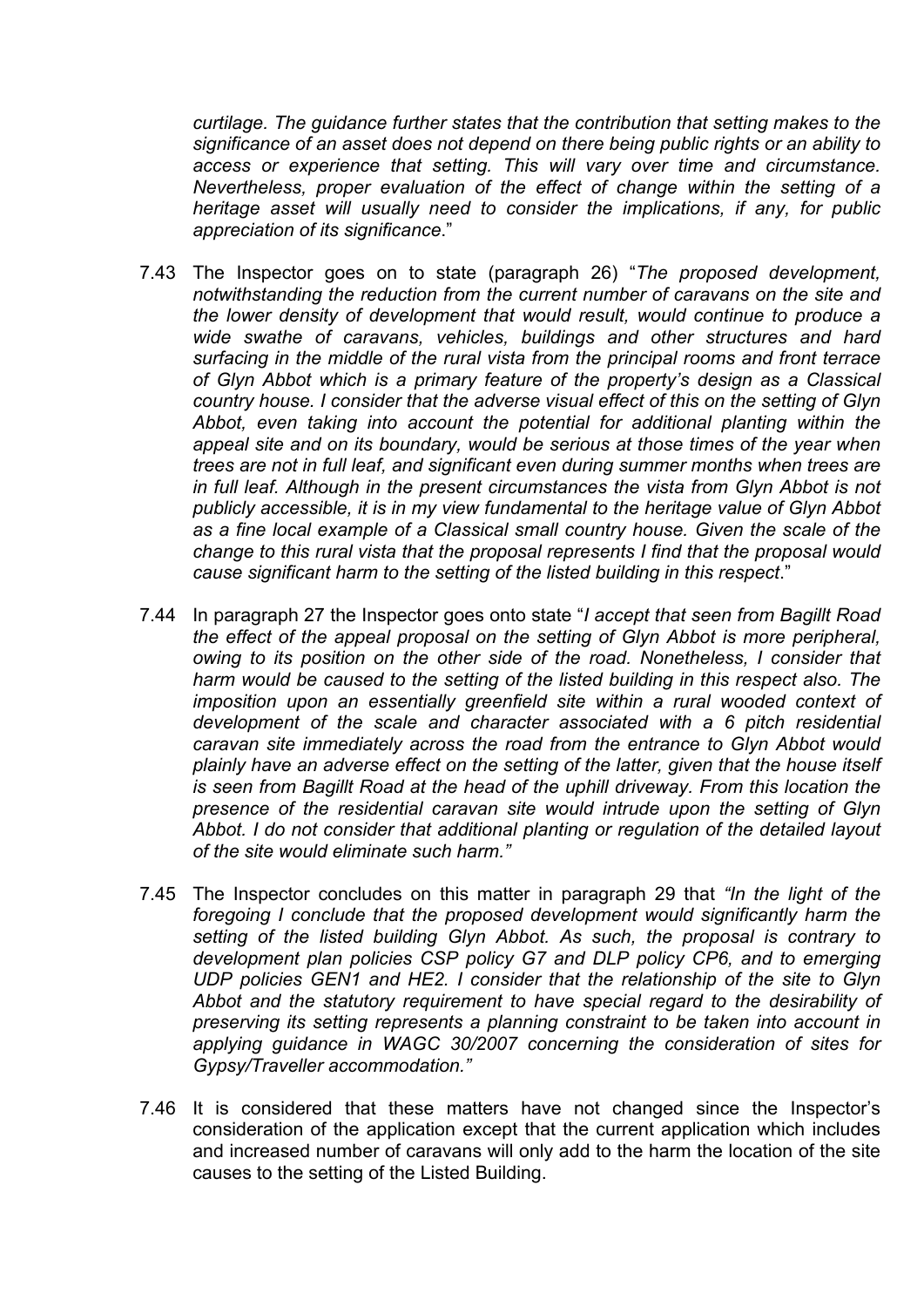7.47 Highways

An objector to the site refers to his estimated average vehicle number using the site and the nature of the vehicles using the access which he considers is more and differs from what the appeal Inspector was led to believe would use the site.

7.48 Highways have no objections to the proposed development in terms of the increase in the number of pitches or the number of site occupants. The existing site access now meets highways standards in terms of the visibility requirements for the classification of the road and therefore any increase in its use is not a cause for concern.

# 7.49 <u>Need</u>

The Council engaged with its North Wales neighbours in a collaborative Gypsy & Traveller Accommodation Assessment (GTAA). This is in line with Welsh Government (WG) guidance which urges "local authorities to work in a regional capacity and share the legal, moral, financial and political responsibility to address the accommodation inequality experienced by the Gypsy and Traveller community in Wales". This was published in 2012 and was endorsed by Flintshire County Council in early 2013. However it only covers the period to 2016.

- 7.50 Flintshire has the largest number of authorised caravan pitches to accommodate gypsies and travellers of any local authority in North Wales. As the methodology of The North Wales Gypsy & Traveller Accommodation Assessment is based on the level of existing provision within authority areas, the need arising from Flintshire is a need of an additional 43 pitches for the study period.
- 7.51 The table below shows current site provision as of the July 2015 Caravan Count which is submitted bi-annually to Welsh Government.

| <b>Site</b>                                                                                                | <b>Number</b><br>of pitches | <b>Number</b><br>οf<br>caravans<br>permitted | Number of<br>Caravans<br>in July<br>Caravan<br>Count<br>2015 |
|------------------------------------------------------------------------------------------------------------|-----------------------------|----------------------------------------------|--------------------------------------------------------------|
| Queensferry<br>(Local<br>Riverside,<br>Authority site)                                                     | 20                          | 20                                           | 37                                                           |
| Corbetts/Lyons Yard, Sandycroft,                                                                           | 22                          |                                              | 11                                                           |
| Mitford Caravan Site, Mounds,<br>Gwespyr,                                                                  | 20                          |                                              | 19                                                           |
| Dollar Park, Bagillt Road, Holywell<br>Temporary to 2016                                                   | 6                           | $12 \overline{ }$                            | 10                                                           |
| Gwern Lane, Hope                                                                                           | $\overline{2}$              | 4                                            | 4                                                            |
| Bridge Yard, Factory Yard,<br>Sandycroft, CH5 2QJ Tolerated on<br>gypsy owner land (Application<br>051208) |                             |                                              | 4                                                            |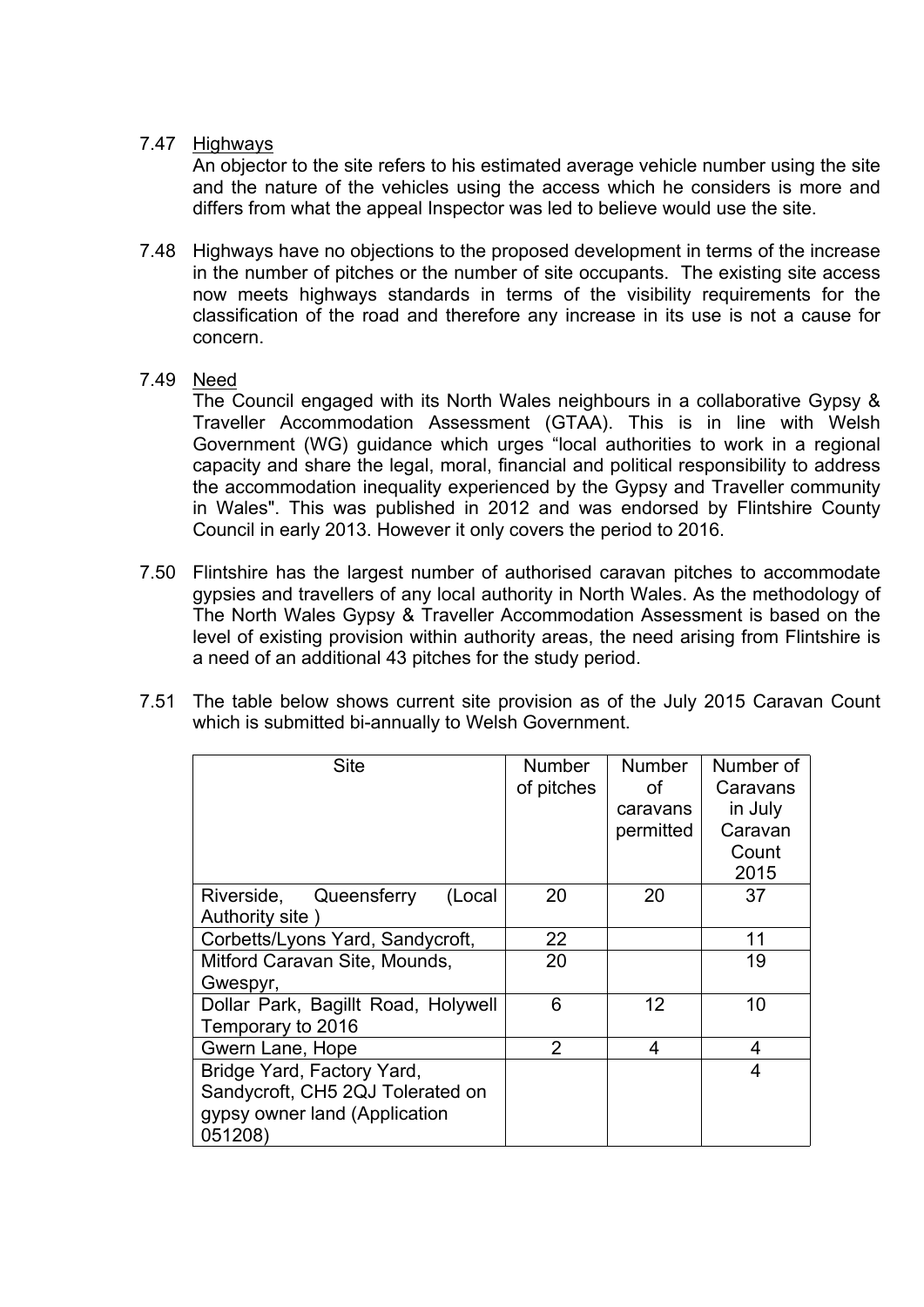- 7.52 The difficulty with the information provided from the caravan counts is that it records the number of caravans and not the number of pitches occupied and it is usual for there to be more than one caravan on each pitch which distorts the figures and makes it difficult to assess the number of vacant pitches.
- 7.53 The Welsh Government has stated "*The picture of where Gypsies and Travellers live and want to live may have become distorted by different approaches to provision and enforcement adopted by different local authorities over the years. Where this is the case the local authority responsible for the area where the need is currently found will need to work closely with other local authorities in the region to find a shared solution. In some cases, local authorities who currently show a low level of need may need to accept that they will have to play a greater part in meeting regional nee*d".
- 7.54 To reflect this advice it was considered that it would be appropriate for Flintshire to meet half of the identified need arising from the County, however we have now reached the end of the period this assessment covered.
- 7.55 In terms of meeting the need required the following consents have been granted during the study period of the North Wales Need Assessment.

| Location                                                 | Number of<br>pitches<br>proposed/<br>permitted | Number of<br>proposed/<br>permitted<br>caravans | <b>Status</b>                                            |
|----------------------------------------------------------|------------------------------------------------|-------------------------------------------------|----------------------------------------------------------|
| Gwern<br>Lane,<br>Estyn,<br>Caer<br>Hope                 | 4                                              | 4                                               | Consent granted<br>11.05.11<br>Completed and<br>occupied |
| Ewloe<br><b>Barn</b><br>Wood,<br>Magazine<br>Lane, Ewloe | 5                                              | 10                                              | Consent granted<br>10.04.14<br><b>Under construction</b> |
| Huntley Yard,<br><b>Chester Road</b>                     | 6                                              | 12                                              | Consent granted<br>23.04.14<br>Occupied                  |
| Papermill<br>Lane,<br>Oakenholt                          | $\overline{2}$                                 | 4                                               | Granted on appeal<br>October 2015<br>Occupied            |
| 8 Ratcliffe<br>Row, Pentre                               | 1                                              | $\overline{2}$                                  | Granted on appeal<br>December 2015<br>Occupied           |
| Total                                                    | 18                                             | 29                                              |                                                          |

7.56 It can be seen that private sites are coming forward and the Authority has met almost half of its need requirement. All of the above applications were granted permission on appeal apart from Huntley's Yard. Inspector's in consideration of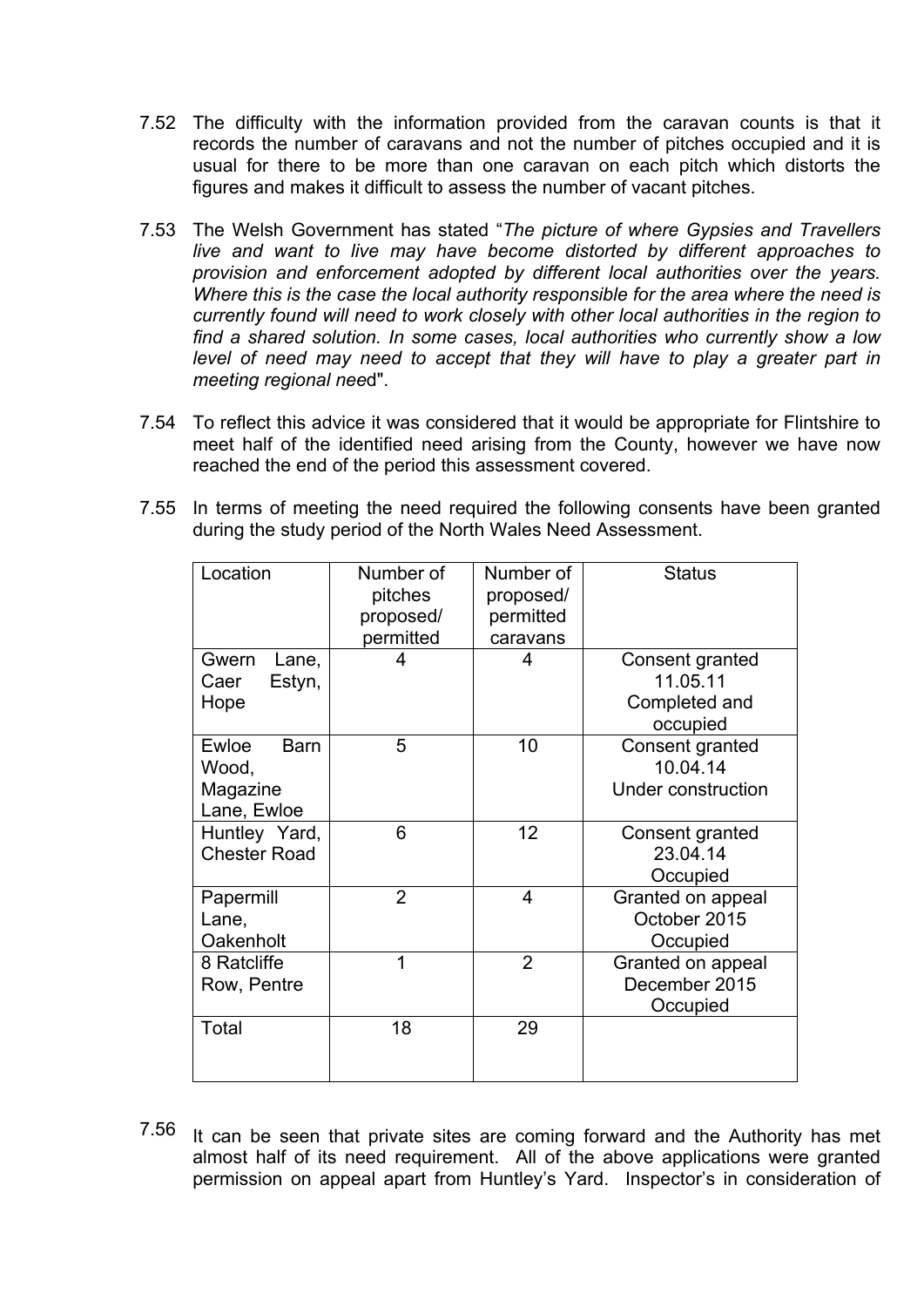other applications on appeal place considerable weight on the lack of site provision and the need for more sites in assessing the planning balance. The table below shows application currently under consideration.

| <b>Planning Ref</b> | <b>Site</b>                                                     | Number of<br>pitches | <b>Status</b>                                                                  |
|---------------------|-----------------------------------------------------------------|----------------------|--------------------------------------------------------------------------------|
| 051208              | Dundas Sidings,<br>Road,<br>Factory<br>Sandycroft,              | 6                    | Under<br>consideration<br>Site occupied<br>with 6 caravans<br><b>Tolerated</b> |
| 054442              | <b>Sisters</b><br>Yard,<br>Road<br><b>Station</b><br>Sandycroft | 3                    | Under<br>consideration<br>Not occupied                                         |
| 054329              | Eifion",<br><b>Bron</b><br>Ffynnongroyw,<br>Tanlan, Holywell    | 3                    | Under<br>consideration<br>1 caravan on<br>site                                 |

- 7.57 The Council has commissioned a Gyspy and Traveller Accommodation needs assessment to comply with the requirements of the Housing (Wales) Act 2014 and as part of the evidence base to the LDP. This is due to be completed for submission to Welsh Government on 26<sup>th</sup> February 2016. An early indication of results should be available to the Council in January 2016. However in light of the fact there is no obvious alternative to direct these families to it is evident that some level of quantitative need still exists.
- 7.58 The best interests of the child, Personal circumstances and Human Rights No details of the applicants or the site's resident's specific personal circumstances have been put forward other than that they have a need for lawful accommodation in this area where they can continue to live together as an extended family group and where they can obtain adequate health care and regular schooling for children. There are children living on the site, however the exact numbers and ages have not been provided by the applicants.
- 7.59 The Inspector in his consideration of Appeal Decision APP/A6835/A/10/2132061 paragraph 39 states "*The proposal would deliver clear benefits in terms of enabling a stable and secure environment for the site's occupants in a location with accessibility to facilities and services. In particular, it would provide the present occupants with continuing access to established local arrangements for healthcare and education. Such matters are not to be discounted lightly. In addition, refusal of permission, so that the current occupants were required to vacate the site, would plainly be an interference with their rights to respect for family and private life and to the peaceful enjoyment of possessions, as identified in Article 8 and Article 1 of Protocol 1 of the European Convention on Human Rights*.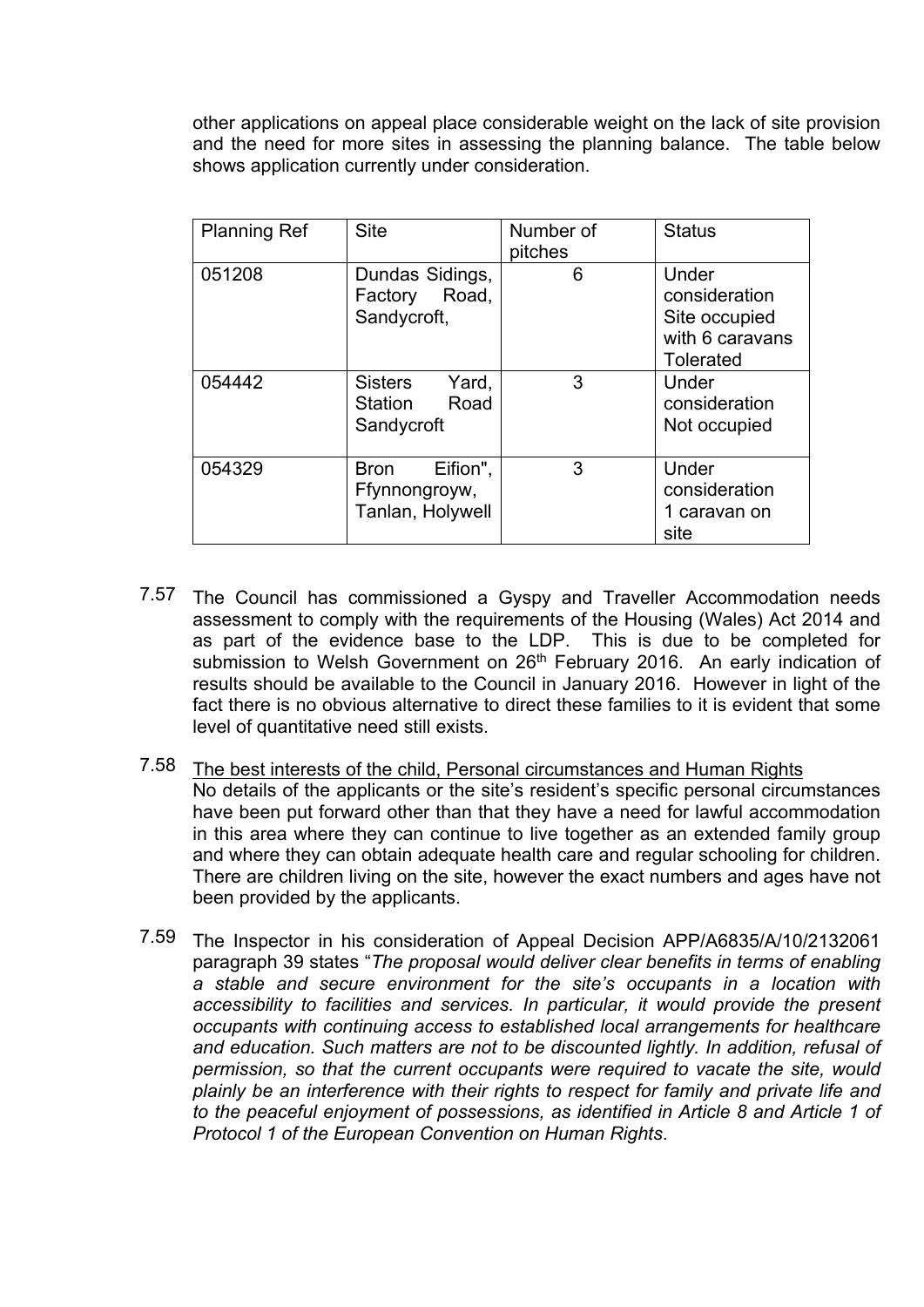- 7.60 It is acknowledged that children would live on the site and the Local Authority has a statutory duty under the Childrens Act 2004 to safeguard and promote the welfare and well-being of the children.
- 7.61 There is also a national and international obligation contained in article 3(1) of the United Nations Convention on the Rights of the Child ("**UNCRC**"): *"In all actions concerning children, whether undertaken by public or private social welfare institutions, courts of law, administrative authorities or legislative bodies, the best interests of the child shall be a primary consideration."*
- 7.62 These considerations are material considerations in making a decision as to the impact any decision would have on the children residing on the site. If permission is refused then the impact of not having a settled base would need to be considered and weighed in the planning balance as a primary consideration.
- 7.63 Temporary Permission

Welsh Government Circular 016/2014 'The Use of Planning Conditions for Development management' paragraph 5.26 refers to the use of temporary permissions for short terms buildings or uses "because it is expected that the planning circumstances will change in a particular way at the end of that period, then a temporary permission may be justified".

- 7.64 Refer to WAGC 30/2007: Planning for Gypsy and Traveller Caravan Circular 30/2007 states in cases where;
	- there is an unmet need
	- no alternative available Gypsy and Traveller site provision in an area and;
	- a reasonable expectation that new sites are likely to become available at the end of that period in the area which will meet that need;

local planning authorities should give consideration to granting a temporary permission where there are no overriding objections on other grounds.

- 7.65 The Inspector in his consideration of the last appeal into this site considered that although the site was unacceptable due to the harm on the character of the area and the impact on the setting of the Listed Building that a temporary permission should be granted for 5 years as there was no alternative site for the residents to go to. At that time it seemed realistic that the LDP would have advanced sufficiently to secure alternative provision within that 5 year period.
- 7.66 As referred to above, the Council has a commissioned a needs assessment which will provide an updated picture of need which will then be used as part of the LDP evidence base for gypsy and traveller site allocations. The current LDP timetable indicates adoption in 2019, however this will be revised later this year.
- 7.67 It is therefore considered that it would be appropriate to grant a further temporary permission for 5 years. This would allow the LDP to progress to adoption and would allow for any slippage and also give sufficient time for planning permission to be submitted and granted.